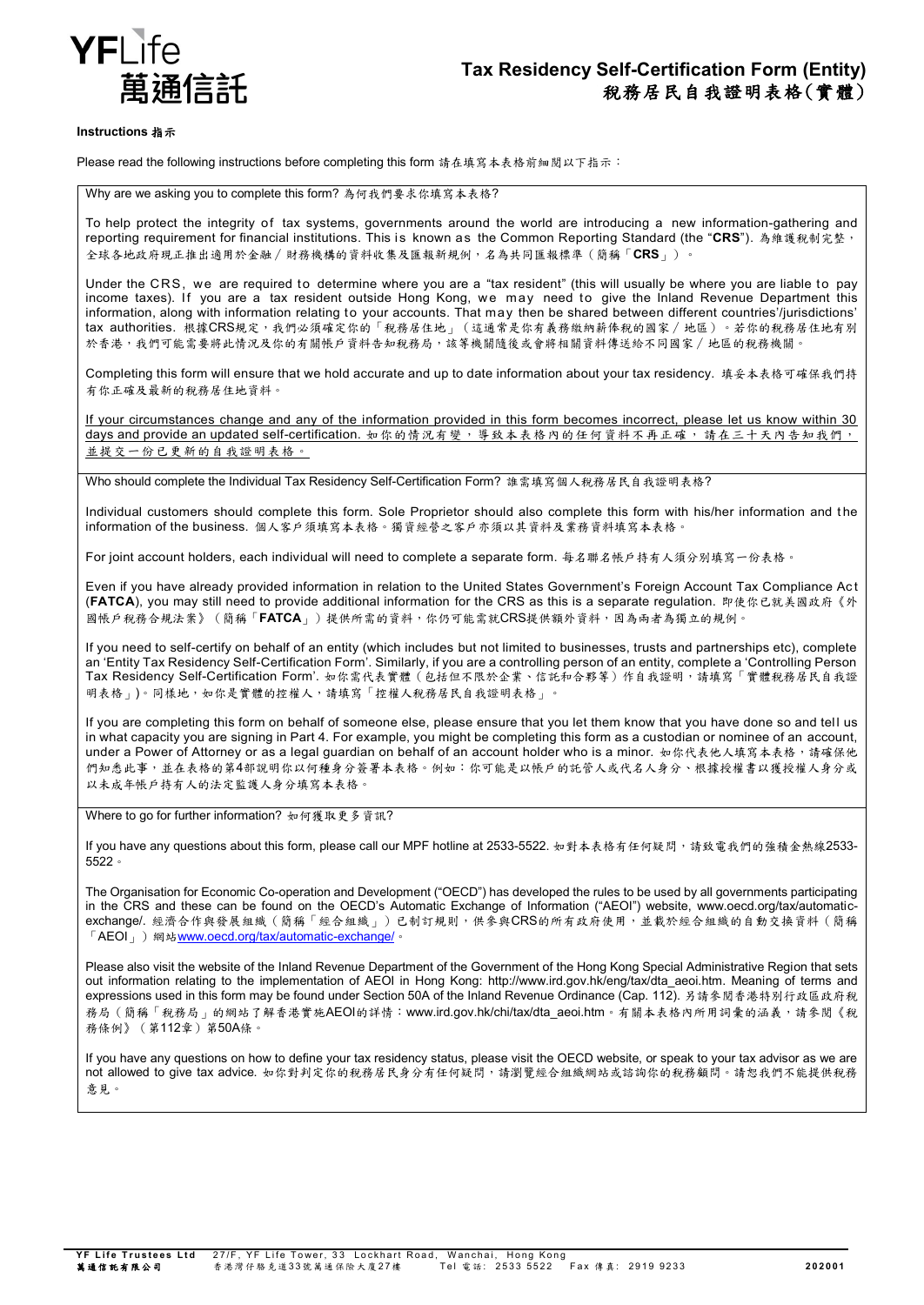

# **Tax Residency Self-Certification Form (Entity)** 稅務居民自我證明表格(實體)

| Important Notes 重要提示:                                                                           |                                                                                                                                                                                                                                                                                                                                                                                                                                                                                                                                                                                                                                                                                                                                                                                                                                                                                                                                                                               |
|-------------------------------------------------------------------------------------------------|-------------------------------------------------------------------------------------------------------------------------------------------------------------------------------------------------------------------------------------------------------------------------------------------------------------------------------------------------------------------------------------------------------------------------------------------------------------------------------------------------------------------------------------------------------------------------------------------------------------------------------------------------------------------------------------------------------------------------------------------------------------------------------------------------------------------------------------------------------------------------------------------------------------------------------------------------------------------------------|
| 有所改變,應盡快將所有變更通知申報金融/財務機構。<br>記號(^)的項目為申報金融/財務機構須向稅務局申報的資料。                                      | This is a self-certification provided by an account holder to a reporting financial institution for the purpose of automatic exchange of financial<br>account information. The data collected may be transmitted by the reporting financial institution to the Inland Revenue Department for<br>transfer to the tax authority of another country/jurisdiction. 這是由帳戶持有人向申報金融/財務機構提供的自我證明,以作自動交換財務帳<br>户資料用途。申報金融/財務機構可把收集所得的資料交給稅務局,稅務局會將資料轉交到另一國家/稅務管轄區的稅務當局。<br>A controlling person should report all changes in his/her tax residency status to the reporting financial institution. 如控權人的稅務居民身分<br>All parts of the form must be completed (unless not applicable or otherwise specified). If space provided is insufficient, continue on<br>additional sheet(s). Information in fields/parts marked with (^) are required to be reported by the reporting financial institution to the Inland<br>Revenue Department. 除不適用或特別註明外,必須填寫這份表格所有部分。如這份表格上的空位不夠應用,可另紙填寫。在欄/部標有 |
| Part 1 第1部-Identification of Entity Account Holder 實體帳戶持有人的身分識辨資料                               |                                                                                                                                                                                                                                                                                                                                                                                                                                                                                                                                                                                                                                                                                                                                                                                                                                                                                                                                                                               |
| (對於聯名帳戶或多人聯名帳戶,每名實體帳戶持有人須分別填寫一份表格)                                                              | (For joint or multiple account holders, complete a separate form for each entity account holder.)                                                                                                                                                                                                                                                                                                                                                                                                                                                                                                                                                                                                                                                                                                                                                                                                                                                                             |
| Legal Name of Entity or Branch^                                                                 |                                                                                                                                                                                                                                                                                                                                                                                                                                                                                                                                                                                                                                                                                                                                                                                                                                                                                                                                                                               |
| 實體或分支機構的法定名稱^                                                                                   |                                                                                                                                                                                                                                                                                                                                                                                                                                                                                                                                                                                                                                                                                                                                                                                                                                                                                                                                                                               |
| Jurisdiction of Incorporation or Organisation<br>實體成立為法團或設立所在的稅務管轄區                             |                                                                                                                                                                                                                                                                                                                                                                                                                                                                                                                                                                                                                                                                                                                                                                                                                                                                                                                                                                               |
| Hong Kong Business Registration Number<br>香港商業登記號碼                                              |                                                                                                                                                                                                                                                                                                                                                                                                                                                                                                                                                                                                                                                                                                                                                                                                                                                                                                                                                                               |
|                                                                                                 | (e.g. Suite, Floor, Building, Street, District 例如:室、樓層、大廈、街道、地區):                                                                                                                                                                                                                                                                                                                                                                                                                                                                                                                                                                                                                                                                                                                                                                                                                                                                                                             |
|                                                                                                 | ^City 城市:                                                                                                                                                                                                                                                                                                                                                                                                                                                                                                                                                                                                                                                                                                                                                                                                                                                                                                                                                                     |
| <b>Current Business Address</b><br>現時營業地址                                                       | (e.g. Province, State 例如:省、州):                                                                                                                                                                                                                                                                                                                                                                                                                                                                                                                                                                                                                                                                                                                                                                                                                                                                                                                                                |
|                                                                                                 | ^Country/Jurisdiction 國家 / 稅務管轄區:                                                                                                                                                                                                                                                                                                                                                                                                                                                                                                                                                                                                                                                                                                                                                                                                                                                                                                                                             |
|                                                                                                 | Post Code/ZIP Code 郵政編碼 / 郵遞區號碼:                                                                                                                                                                                                                                                                                                                                                                                                                                                                                                                                                                                                                                                                                                                                                                                                                                                                                                                                              |
|                                                                                                 | (e.g. Suite, Floor, Building, Street, District 例如: 室、樓層、大廈、街道、地區):                                                                                                                                                                                                                                                                                                                                                                                                                                                                                                                                                                                                                                                                                                                                                                                                                                                                                                            |
| <b>Mailing Address</b><br>通訊地址                                                                  | ^City 城市:                                                                                                                                                                                                                                                                                                                                                                                                                                                                                                                                                                                                                                                                                                                                                                                                                                                                                                                                                                     |
| (Complete if different to the above<br>current business address)<br>(如通訊地址與上述現時營業地址不<br>同,填寫此欄) | (e.g. Province, State 例如:省、州):                                                                                                                                                                                                                                                                                                                                                                                                                                                                                                                                                                                                                                                                                                                                                                                                                                                                                                                                                |
|                                                                                                 | ^Country/Jurisdiction 國家 / 稅務管轄區:                                                                                                                                                                                                                                                                                                                                                                                                                                                                                                                                                                                                                                                                                                                                                                                                                                                                                                                                             |
|                                                                                                 | Post Code/ZIP Code 郵政編碼 / 郵遞區號碼:                                                                                                                                                                                                                                                                                                                                                                                                                                                                                                                                                                                                                                                                                                                                                                                                                                                                                                                                              |

| Part 2^ 第2部^-Entity Type 實體類別                                                                      |        |                                                                                                                |  |  |
|----------------------------------------------------------------------------------------------------|--------|----------------------------------------------------------------------------------------------------------------|--|--|
| (Tick one of the appropriate boxes and provide the relevant information. 在其中一個適當的空格內加上√號,並提供有關資料。) |        |                                                                                                                |  |  |
| <b>Financial Institution</b>                                                                       |        | $\Box$ Custodial Institution, Depository Institution or Specified Insurance Company                            |  |  |
| 財務機構                                                                                               |        | 託管機構、存款機構或指明保險公司                                                                                               |  |  |
|                                                                                                    |        | Investment Entity, except an investment entity that is managed by another financial                            |  |  |
|                                                                                                    |        | institution (e.g. with discretion to manage the entity's assets) and located in a non-                         |  |  |
|                                                                                                    |        | participating jurisdiction                                                                                     |  |  |
|                                                                                                    |        | 投資實體,但不包括由另一財務機構管理(例如:擁有酌情權管理投資實體的資產)並位於非                                                                      |  |  |
|                                                                                                    |        | 参與稅務管轄區的投資實體                                                                                                   |  |  |
| Active Non-Financial Entity ("NFE")                                                                | $\Box$ | NFE the stock of which is regularly traded on <b>with the stock of which is regularly traded on</b><br>. which |  |  |
| 主動非財務實體                                                                                            |        | is an established securities market                                                                            |  |  |
|                                                                                                    |        | 該非財務實體的股票經常在 ___________________(一個具規模證券市場)進行買賣                                                                |  |  |
|                                                                                                    | □      | Related entity of ____________________, the stock of which is regularly traded on                              |  |  |
|                                                                                                    |        |                                                                                                                |  |  |
|                                                                                                    |        |                                                                                                                |  |  |
|                                                                                                    |        | 規模證券市場)進行買賣                                                                                                    |  |  |
|                                                                                                    | □      | NFE is a governmental entity, an international organization, a central bank, or an entity                      |  |  |
|                                                                                                    |        | wholly owned by one or more of the foregoing entities                                                          |  |  |
|                                                                                                    |        | 政府實體、國際組織、中央銀行或由前述的實體全權擁有的其他實體                                                                                 |  |  |
|                                                                                                    |        | $\Box$ Active NFE other than the above (Please specify                                                         |  |  |
|                                                                                                    |        | 除上述以外的主動非財務實體(請說明                                                                                              |  |  |
| Passive Non-Financial Entity ("NFE")                                                               | □      | Investment entity that is managed by another financial institution and located in a non-                       |  |  |
| 被動非財務實體                                                                                            |        | participating jurisdiction 位於非參與稅務管轄區並由另一財務機構管理的投資實體                                                           |  |  |
|                                                                                                    | □      | NFE that is not an active NFE 不屬主動非財務實體的非財務實體                                                                  |  |  |
|                                                                                                    |        | For Passive NFE, Tax Residency Self-Certification for each Controlling Person is                               |  |  |
|                                                                                                    |        | required. 每位被動非財務實體的控權人需提供其稅務居民身分自我證明。                                                                         |  |  |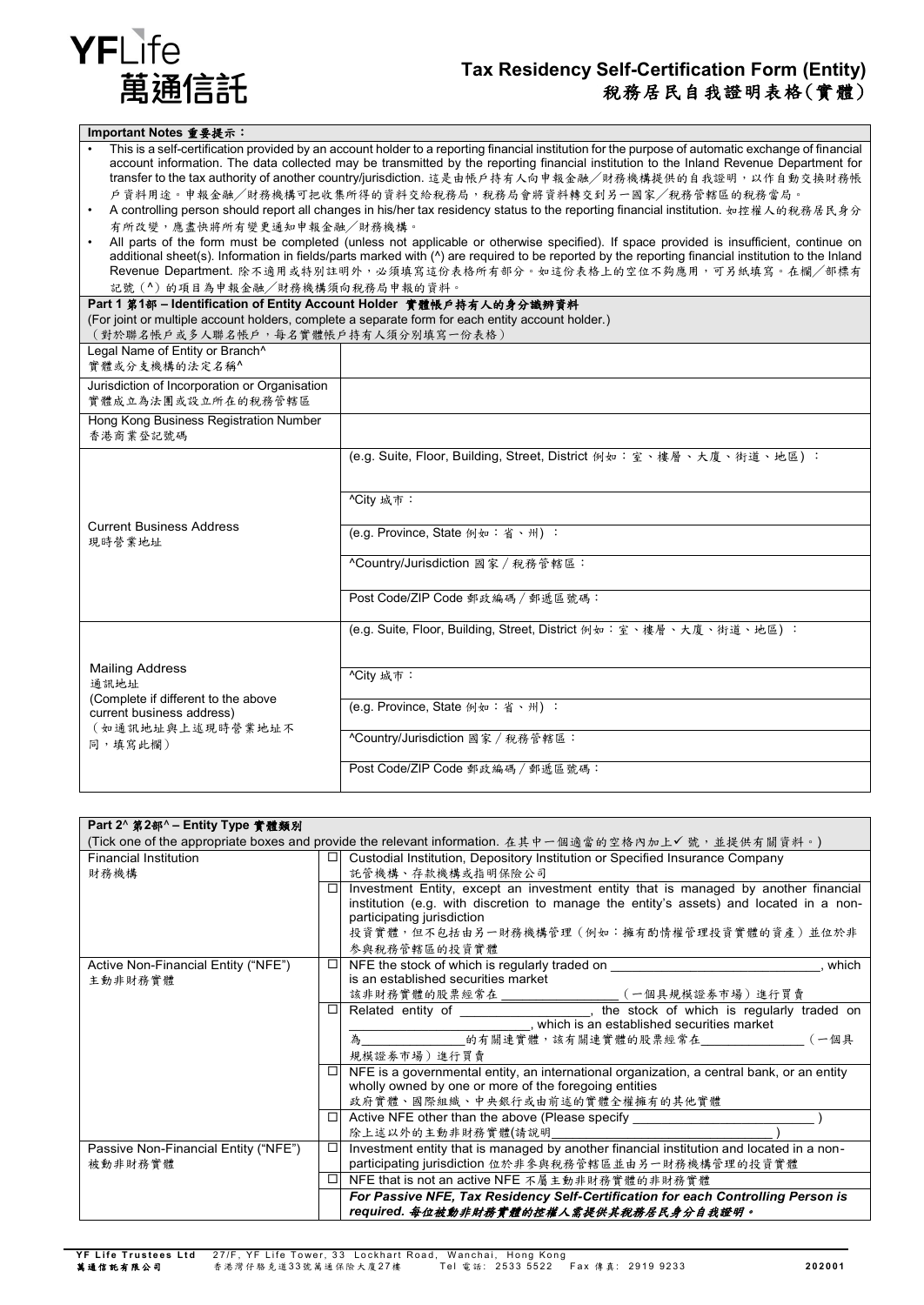

### **Tax Residency Self-Certification Form (Entity)** 稅務居民自我證明表格(實體)

### **Part 3**^ 第**3**部^ **– Controlling Person** 控權人

Indicate the name of all controlling person(s) of the account holder in the table below. If no natural person exercises control over an entity which is a legal person, the controlling person will be the individual holding the position of senior managing official. Complete Self-Certification Form – Controlling Person for each controlling person.

| 就帳戶持有人,填寫所有控權人的姓名在列表內。就法人實體,如行使控制權的並非自然人,控權人會是該法人實體的高級管理人員。 |  |  |
|-------------------------------------------------------------|--|--|
| 每名控權人須分別填寫一份自我證明表格(控權人)。                                    |  |  |

| (1) | (5) |
|-----|-----|
| (2) | (6) |
| (3) | (7) |
| (4) | (8) |

#### **Part 4**^ **– Jurisdiction of Residence and Taxpayer Identification Number or its Functional Equivalent ("TIN")** 第**4**部^ **–** 居留司法管轄區及稅務編號或具有等同功能的識辨編號(以下簡稱「稅務編號」)

(1) My Tax Residence is Hong Kong ONLY, with no tax residence in any other jurisdictions or countries (and my HKID number is my TIN). 本人之稅務居住地只有香港,及沒有處於任何其他司法管轄區或國家的稅務居住地(而我的香港身份證號碼是我的稅務編號)。 Please tick one. 請選一項。

Yes 是 (you may skip (2). 你可略過 (2)。)

No 否 (please complete (2). 請填寫(2)。)

- (2) Complete the following table indicating 提供以下資料,列明:
	- (a) each country/jurisdiction (including Hong Kong) where the account holder is a resident for tax purposes; and 帳戶持有人作為稅務居 民的國家╱司法管轄區(包括香港);及

(b) the account holder's TIN for each country/jurisdiction indicated. 該國家╱稅務管轄區發給帳戶持有人的稅務編號。

Indicate all (not restricted to five) the jurisdictions of residence. 列出所有(不限於5個)居留司法管轄區。

If the account holder is a tax resident of Hong Kong, the TIN is the Hong Kong Identity Card Number (HKID). 如帳戶持有人是香港稅務 居民,稅務編號是帳戶持有人的香港身份證號碼。

If a TIN is unavailable, provide the appropriate reason A, B or C 如沒有提供稅務編號,必須填寫合適的理由:

| # Reason 理由 A | The country/jurisdiction where the account holder is a resident for tax purposes does not issue TINs to its<br>residents. 帳戶持有人的國家/稅務管轄區並沒有向其居民發出稅務編號。                                                 |
|---------------|--------------------------------------------------------------------------------------------------------------------------------------------------------------------------------------------------------|
| Reason 理由 B   | The account holder is unable to obtain a TIN. Explain why the account holder is unable to obtain a TIN if you<br>have selected this reason. 帳戶持有人不能取得稅務編號。如選取這一理由,解釋帳戶持有人不能取得稅務<br>編號的原因。              |
| Reason 理由 C   | TIN is not required. Select this reason only if the authorities of the country/jurisdiction of tax residence do not<br>require the TIN to be disclosed. 帳戶持有人毋須提供稅務編號。國家/稅務管轄區的主管機關不需要帳戶持<br>有人披露稅務編號。 |

|                | Country/Jurisdiction of Tax<br>Residence <sup>^</sup><br>國家/稅務管轄區^ | TIN <sup>^</sup><br>稅務編號^ | Enter Reason A, B or C#<br>if no TIN is available<br>如沒有提供稅務編號, | Explain why the account holder is unable to<br>obtain a TIN if you have selected Reason B<br>如選取理由B,解釋帳戶持有人 |
|----------------|--------------------------------------------------------------------|---------------------------|-----------------------------------------------------------------|-------------------------------------------------------------------------------------------------------------|
|                |                                                                    |                           | 填寫理由A、B或C#                                                      | 不能取得税務編號的原因                                                                                                 |
|                |                                                                    |                           |                                                                 |                                                                                                             |
| $\overline{2}$ |                                                                    |                           |                                                                 |                                                                                                             |
| 3              |                                                                    |                           |                                                                 |                                                                                                             |
| 4              |                                                                    |                           |                                                                 |                                                                                                             |
| 5              |                                                                    |                           |                                                                 |                                                                                                             |

If you have any foreign indicia (e.g. nationality, place of birth, residential address/correspondence/office address, contact number, etc…), please provide your explanation for not being a tax resident of the country/jurisdiction. 如果您有任何外籍標記(例如:國籍、出生地點、 住宅/通訊/辦公地址、聯繫電話等),請在以下方框內解釋不屬於此國家/司法管轄區的稅務居民之原因。